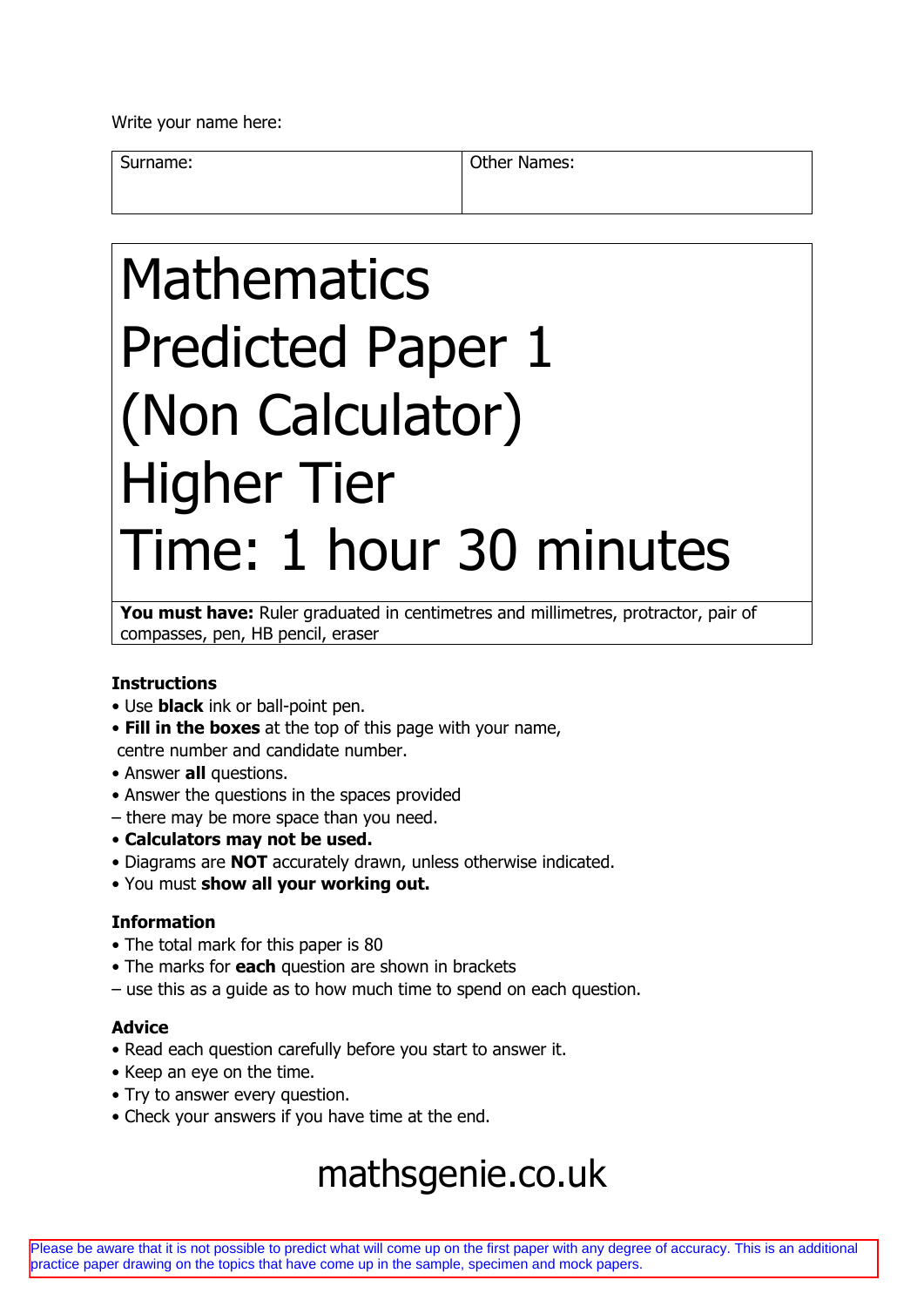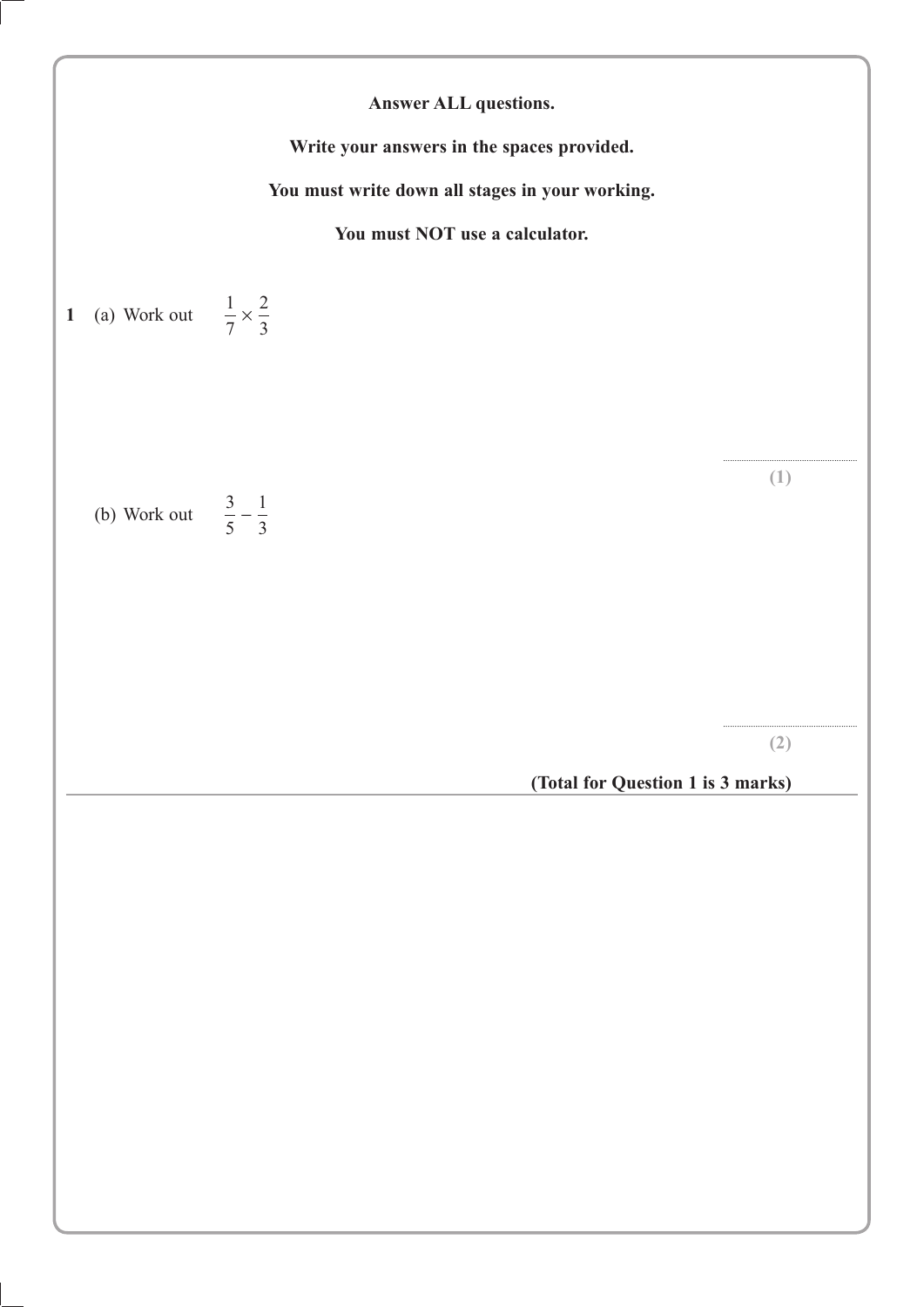**2**

### **Competition**

a prize every 2014 seconds

In a competition, a prize is won every 2014 seconds.

Work out an estimate for the number of prizes won in 24 hours. You must show your working.

**(Total for Question 2 is 4 marks)**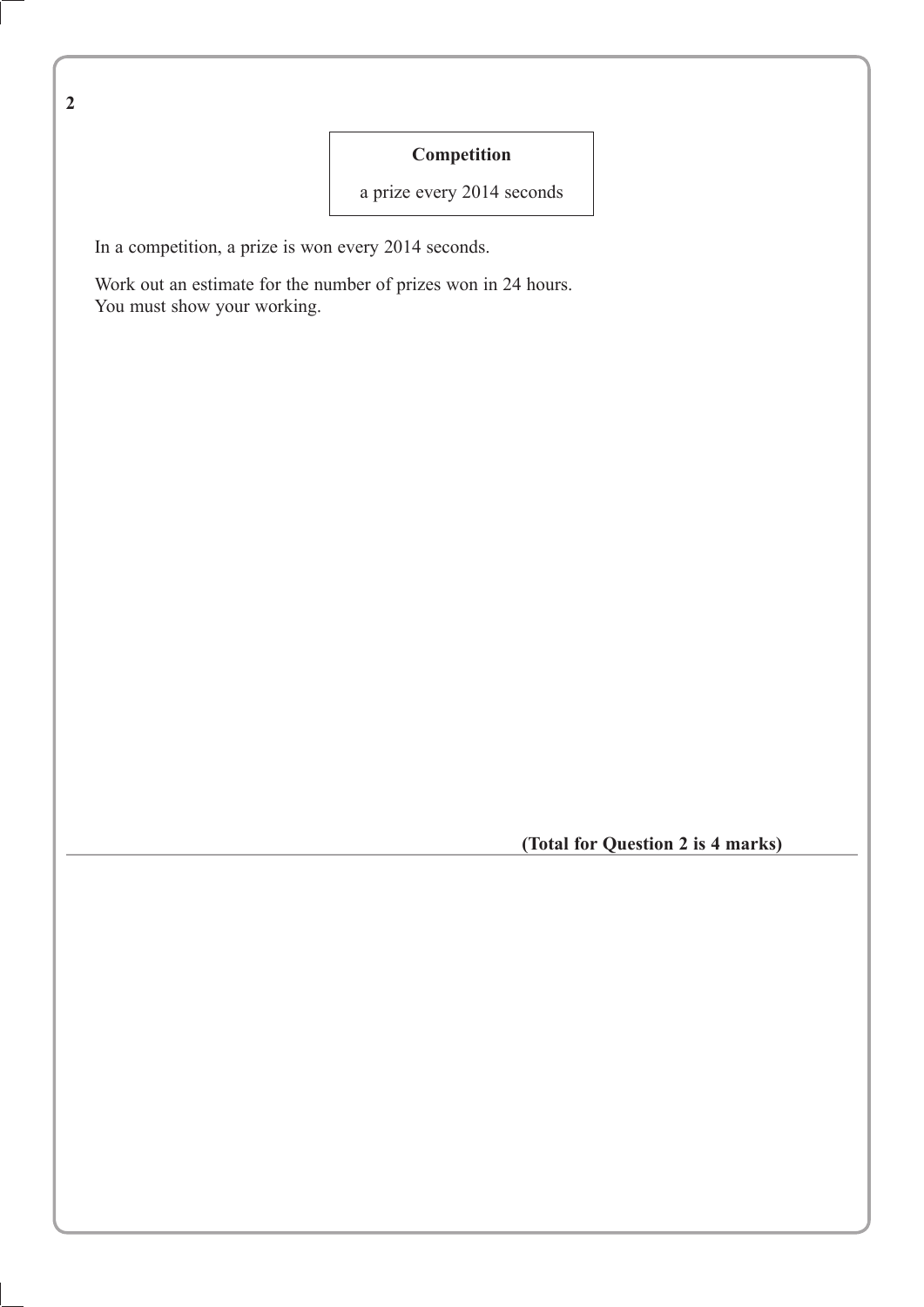**3**



*R*

Diagram **NOT** accurately drawn

*ABC*, *DEF* and *PQRS* are parallel lines. *BEQ* is a straight line*.*

Angle  $ABE = 60^\circ$ Angle  $QER = 80^\circ$ 

Work out the size of the angle marked *x*. Give reasons for each stage of your working.

**(Total for Question 3 is 4 marks)**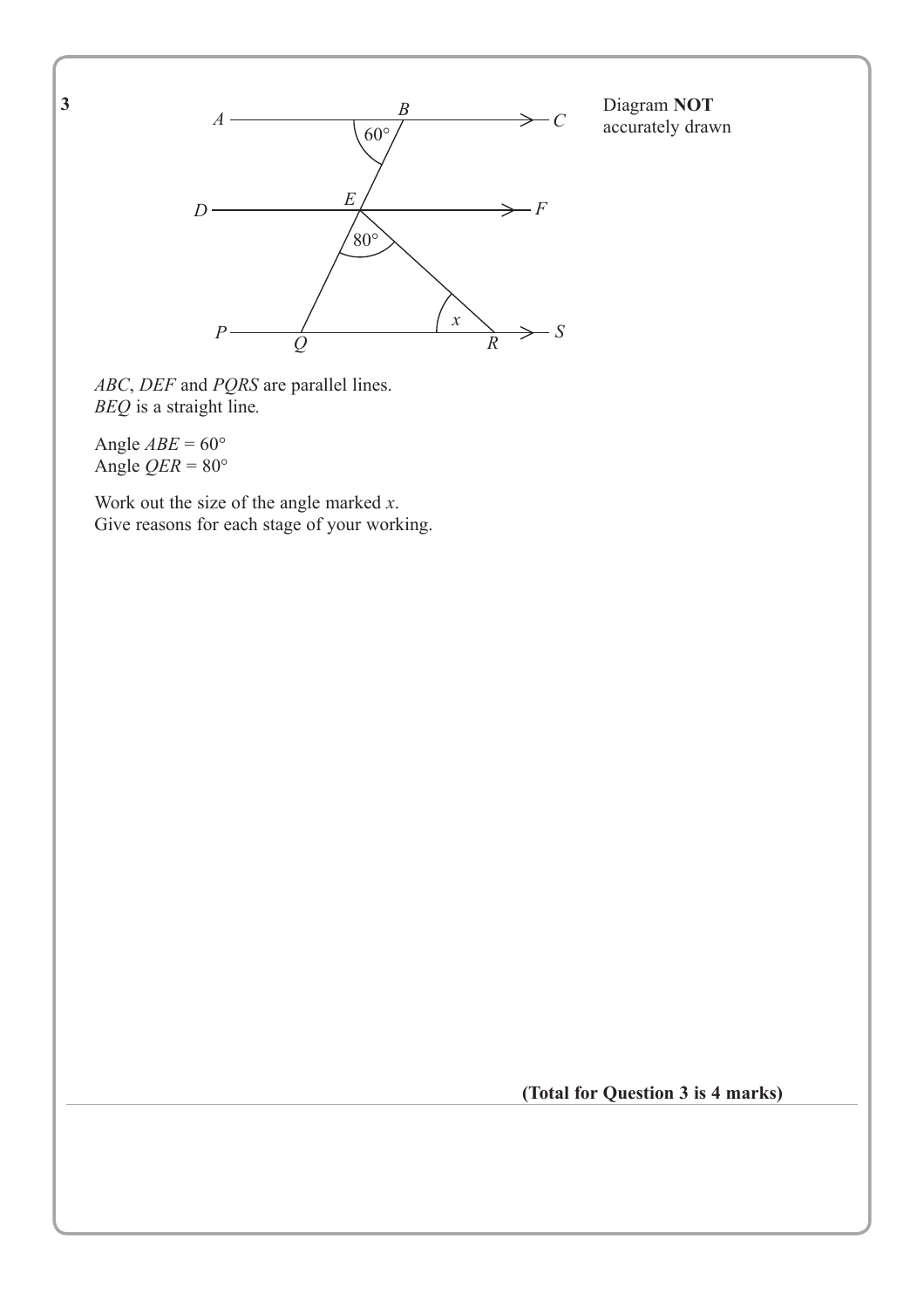

**(Total for Question 4 is 5 marks)**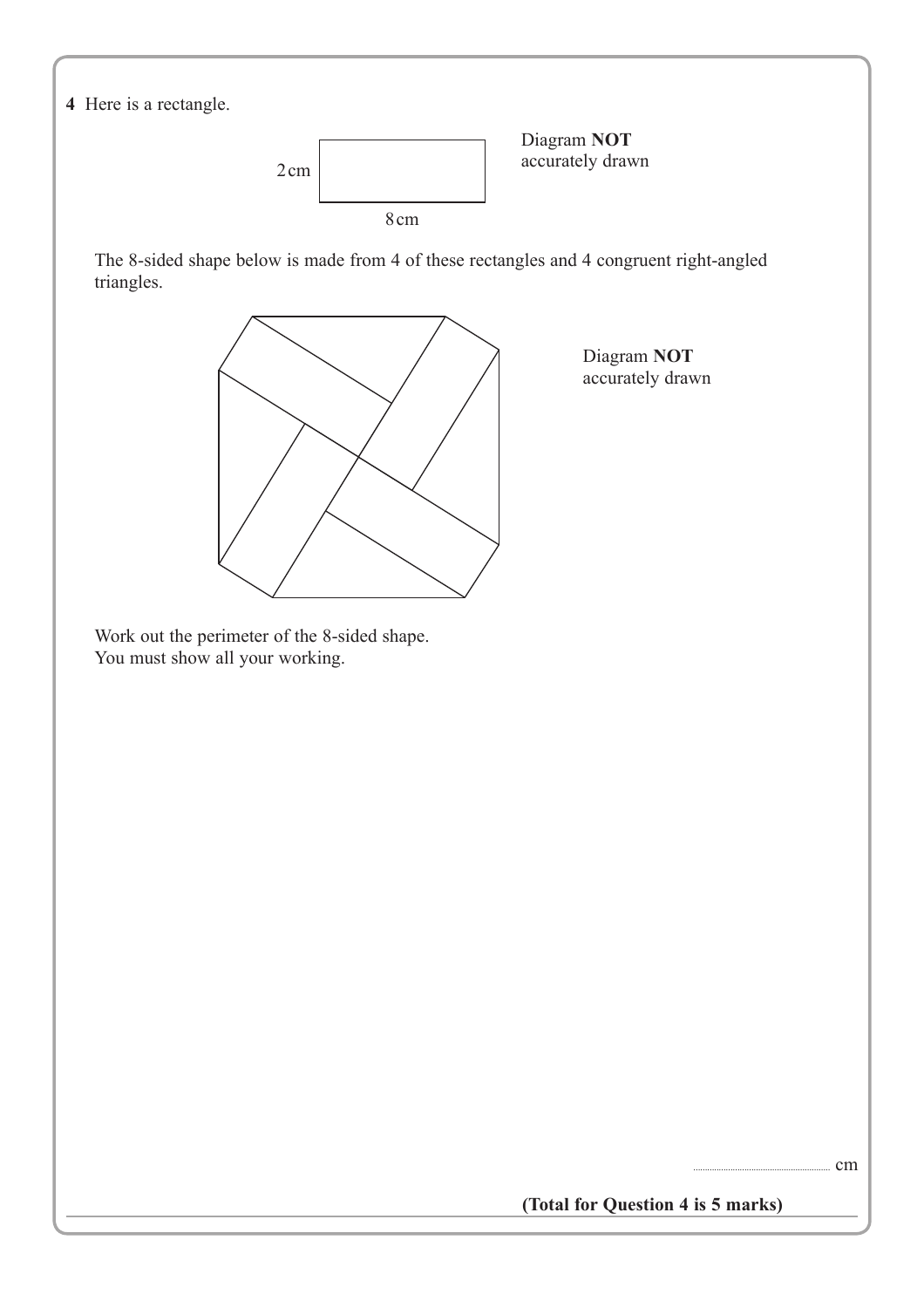**5** The distance from Fulbeck to Ganby is 10 miles. The distance from Ganby to Horton is 18 miles.

> 10 miles 18 miles Fulbeck Ganby Horton

Raksha is going to drive from Fulbeck to Ganby. Then she will drive from Ganby to Horton.

Raksha leaves Fulbeck at 10 00 She drives from Fulbeck to Ganby at an average speed of 40mph.

Raksha wants to get to Horton at 10 35

Work out the average speed Raksha must drive at from Ganby to Horton.

 $\ldots$  mph

**(Total for Question 5 is 3 marks)**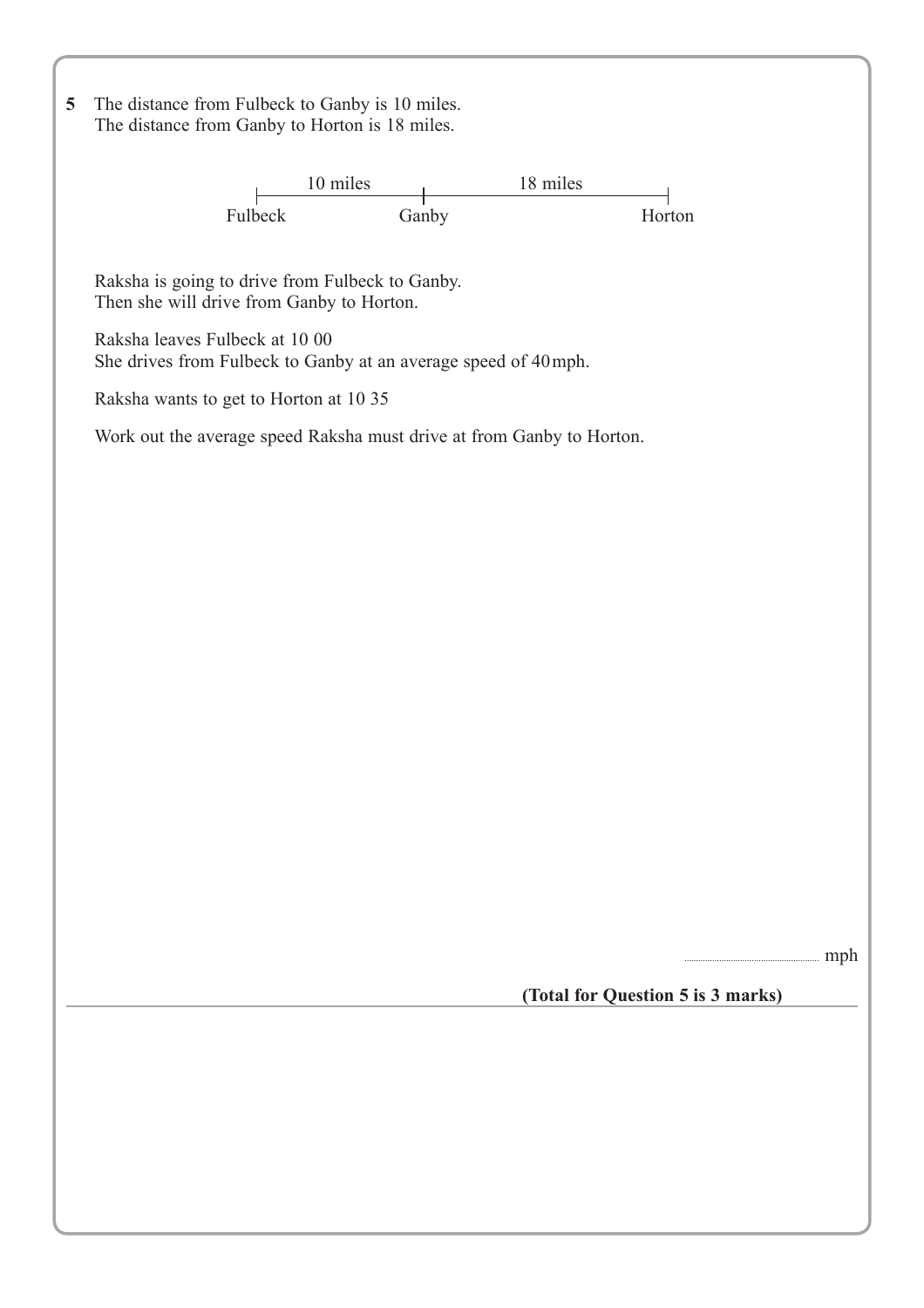|  |  |  |  |  |  |  | 6 Adam, Ben and Charlie share some money. |
|--|--|--|--|--|--|--|-------------------------------------------|
|--|--|--|--|--|--|--|-------------------------------------------|

Adam gets 1.5 times as much as Ben. Ben gets 3 times as much as Charlie.

If they shared £68 in total, how much does Charlie have?

### **(Total for Question 6 is 3 marks)**

. ...................................................................

Prove that the sum of the squares of 2 consecutive odd numbers is always 2 more than a multiple of 8. **7**

**(Total for Question 7 is 3 marks)**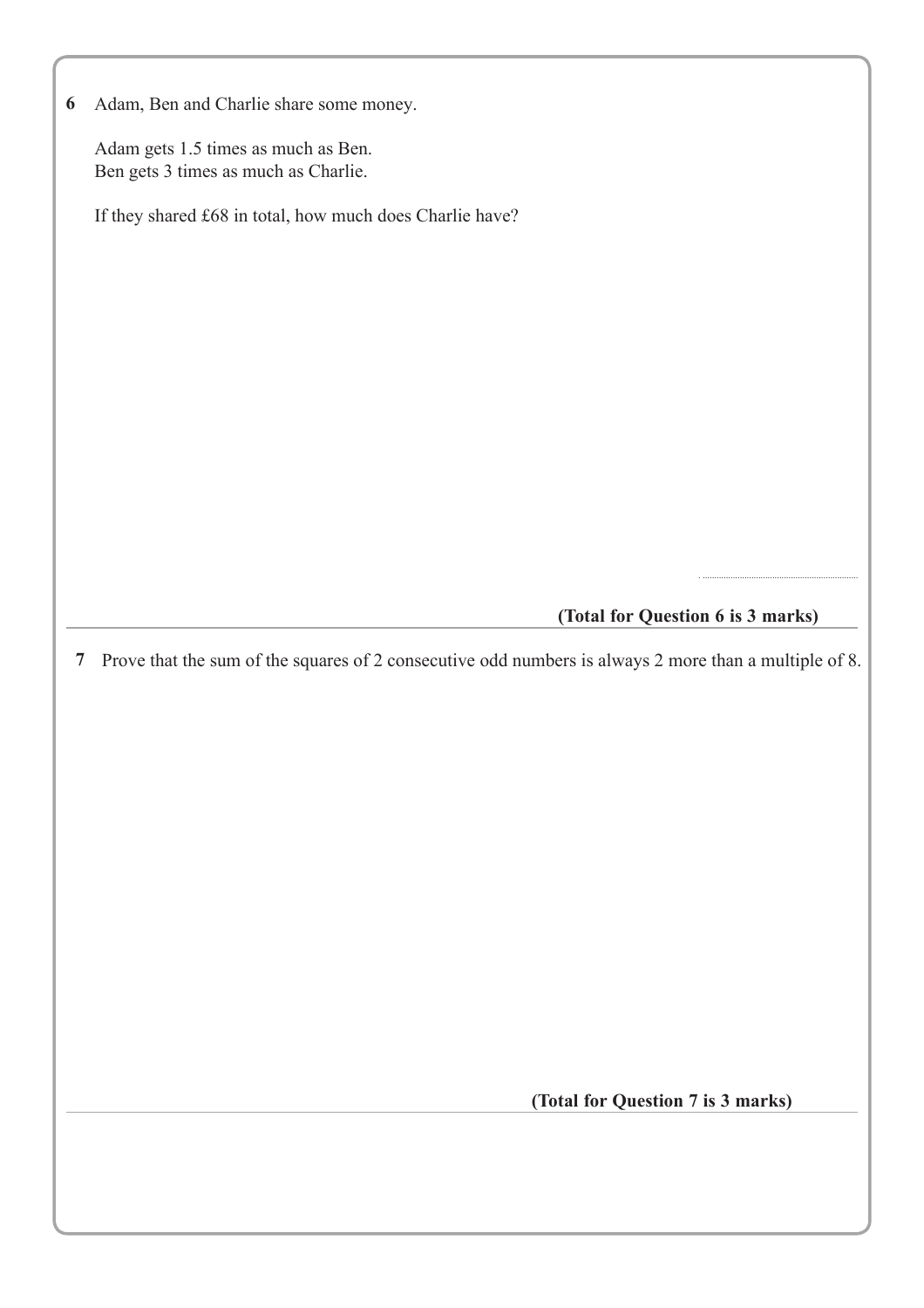**8** The table shows information about the times taken by 100 people in a fun run.

| Time ( <i>t</i> minutes) | Frequency |
|--------------------------|-----------|
| $20 \le t \le 30$        |           |
| $30 < t \leq 40$         | 16        |
| $40 < t \le 50$          | 36        |
| $50 < t \le 60$          | 24        |
| $60 \le t \le 70$        | 14        |
| $70 \le t \le 80$        |           |

(a) Complete the cumulative frequency table for this information.

| Time ( <i>t</i> minutes) | <b>Cumulative</b><br>frequency |
|--------------------------|--------------------------------|
| $20 \le t \le 30$        |                                |
| $20 < t \leq 40$         |                                |
| $20 \le t \le 50$        |                                |
| $20 \le t \le 60$        |                                |
| $20 \le t \le 70$        |                                |
| $20 \leq t \leq 80$      |                                |

**(1)**

(b) On the grid, draw a cumulative frequency graph for your table.

**(2)**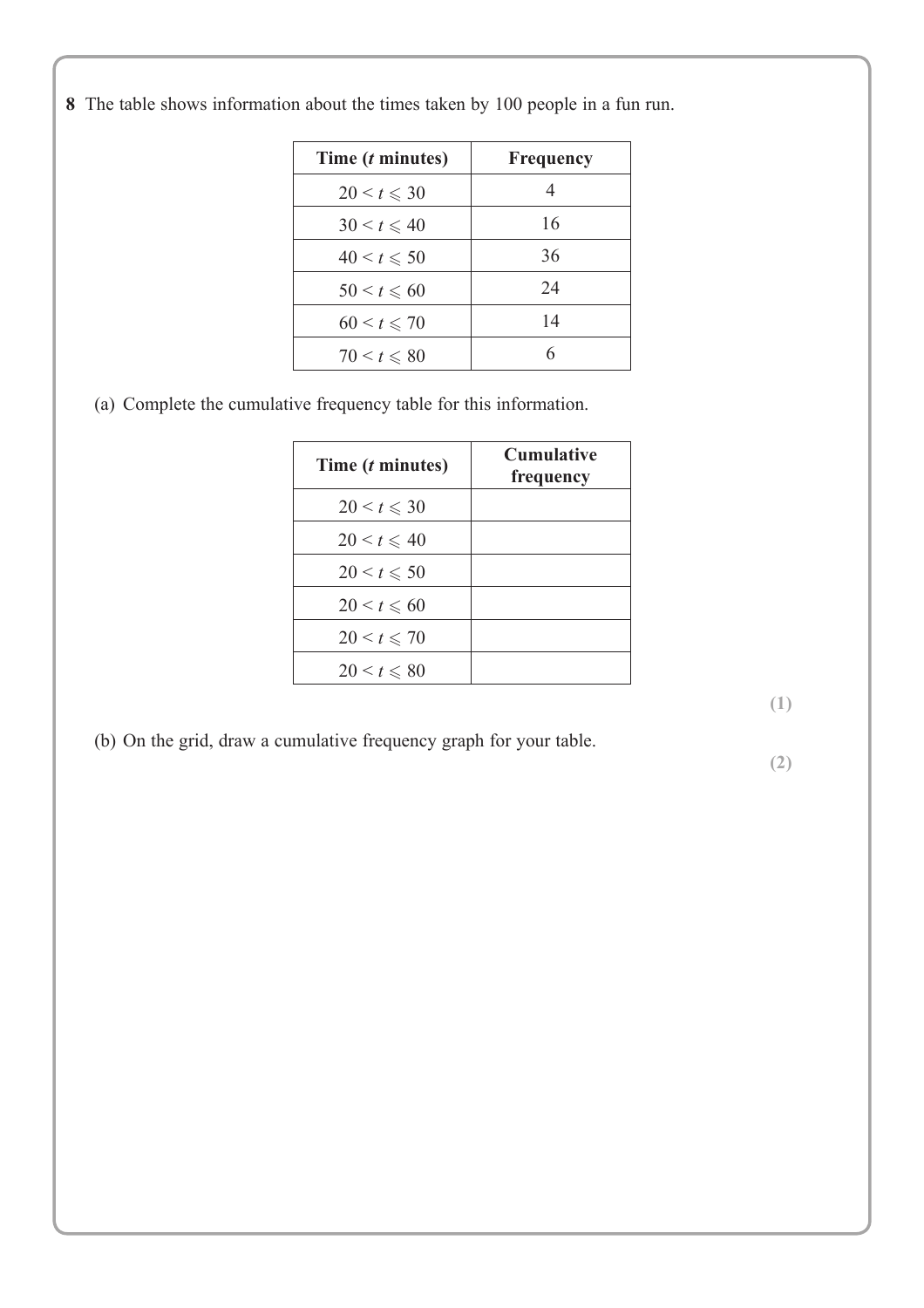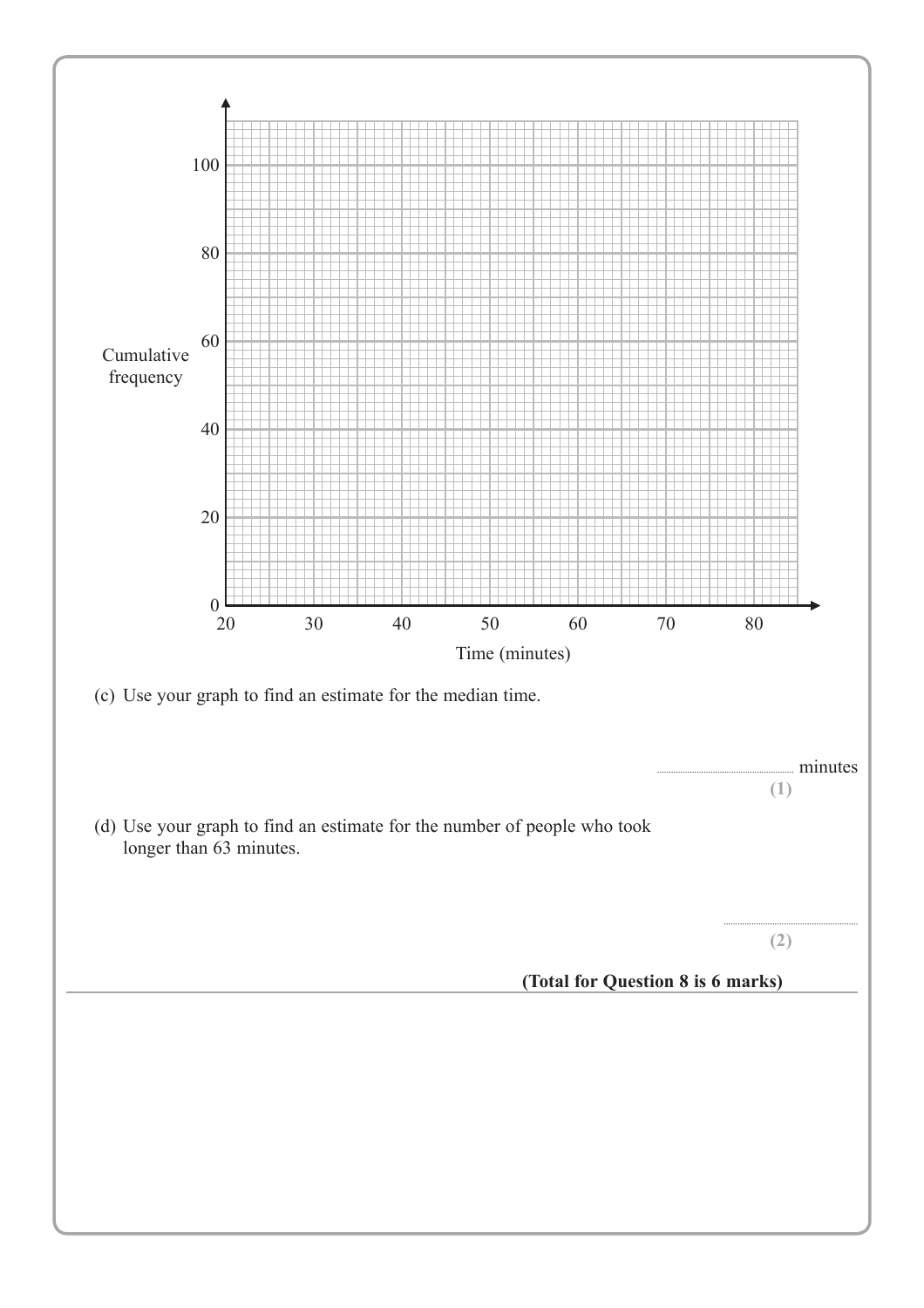| $\boldsymbol{9}$ |                          | (a) Factorise $24x^2y^2 + 12xy$ |                                          |
|------------------|--------------------------|---------------------------------|------------------------------------------|
|                  |                          | (b) Factorise $ef-4e+3f-12$     | (2)                                      |
|                  | (c) Factorise $x^2 - 16$ |                                 | (2)                                      |
|                  |                          |                                 | (1)<br>(Total for Question 9 is 5 marks) |
|                  |                          |                                 |                                          |
|                  |                          |                                 |                                          |
|                  |                          |                                 |                                          |
|                  |                          |                                 |                                          |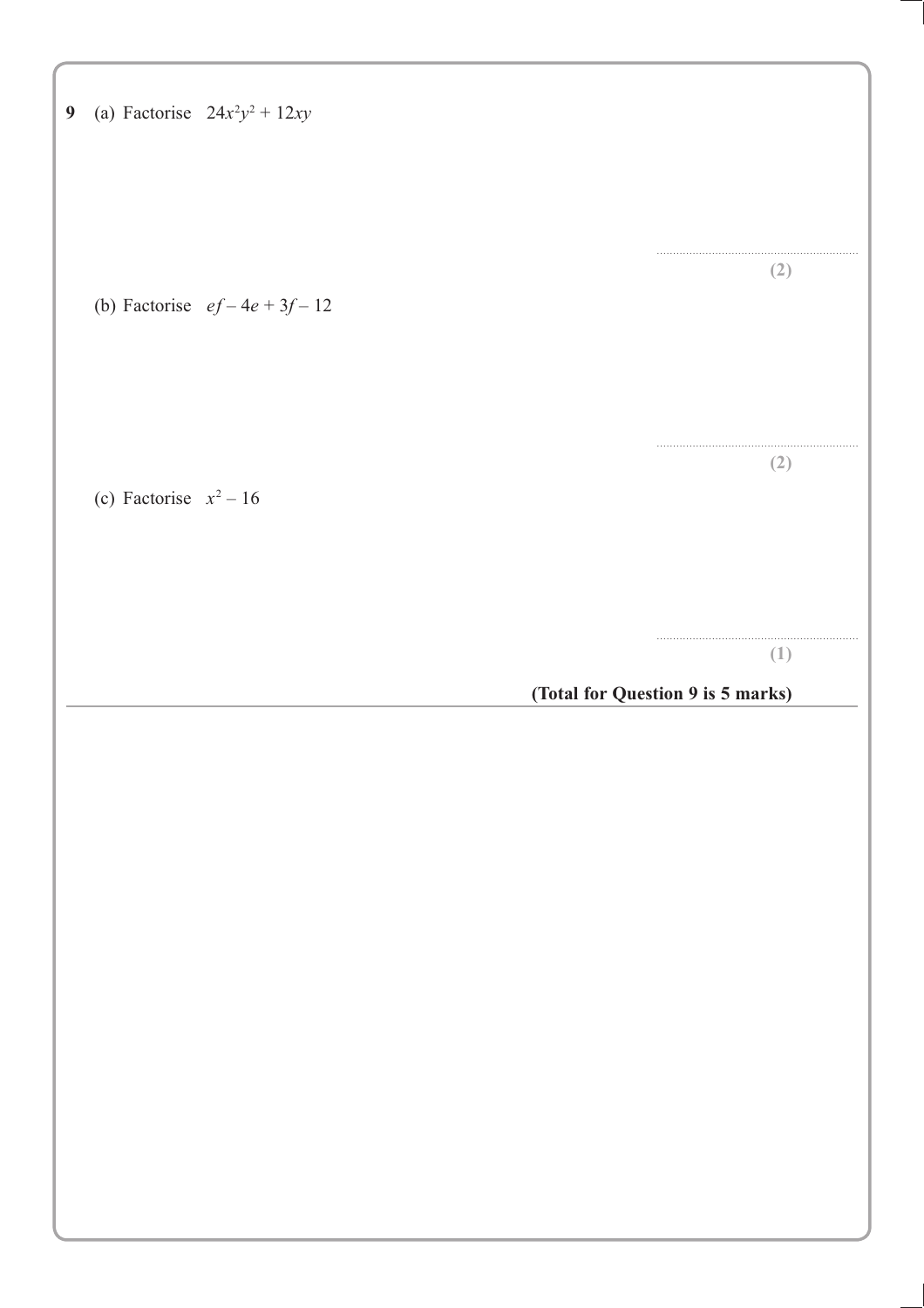```
0 x = 0.045.
10
```
Prove algebraically that *x* can be written as  $\frac{1}{2}$ 

**(Total for Question 10 is 3 marks)**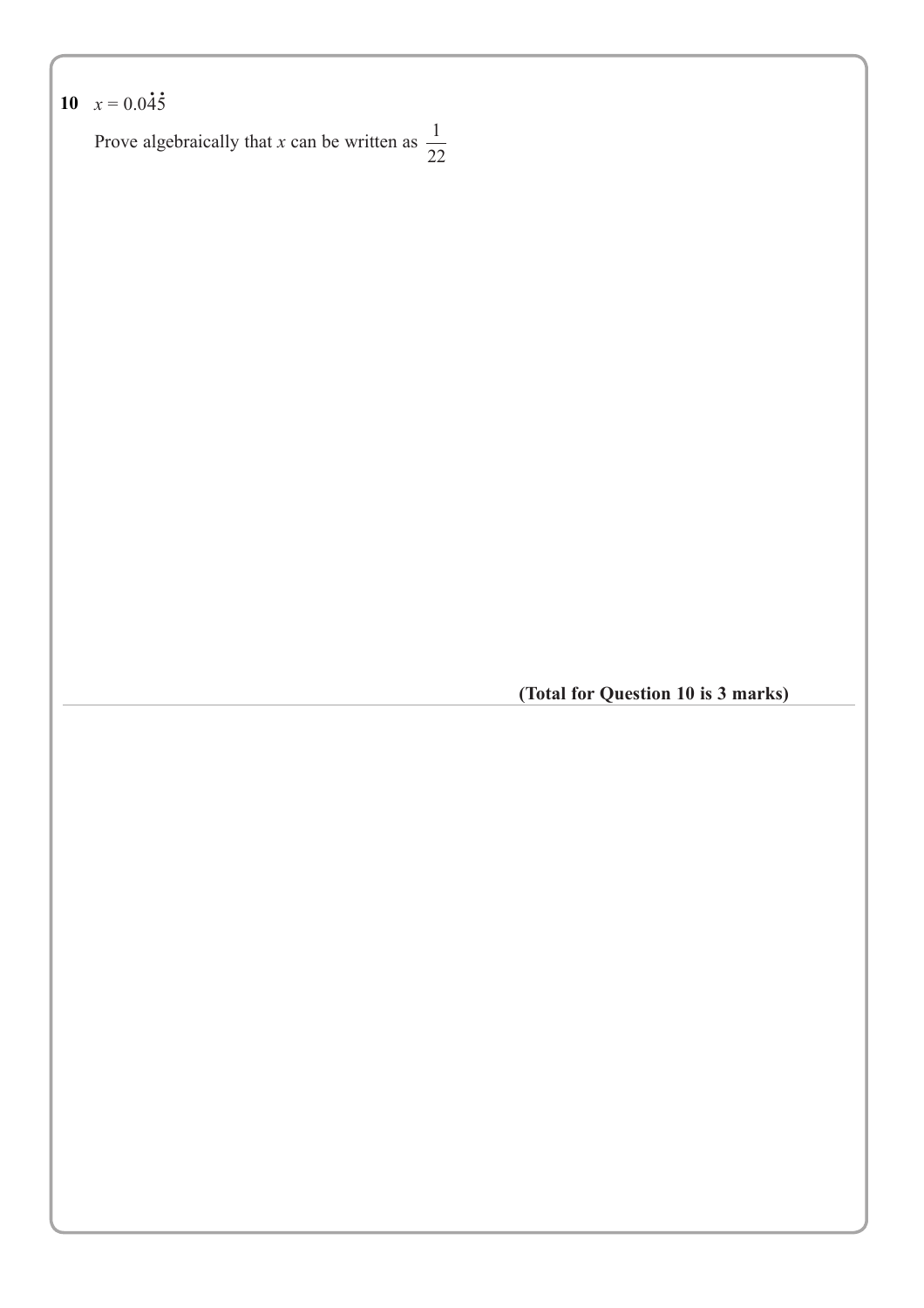11 
$$
v^2 = u^2 + 2as
$$

(a) Find the value of s when  $u = -4$ ,  $v = 5$  and  $a = 10$ 

$$
f = \sqrt{\frac{g}{g+1}}
$$

(b) Make g the subject of the formula.

 $(3)$ 

 $(2)$ 

### (Total for Question 11 is 5 marks)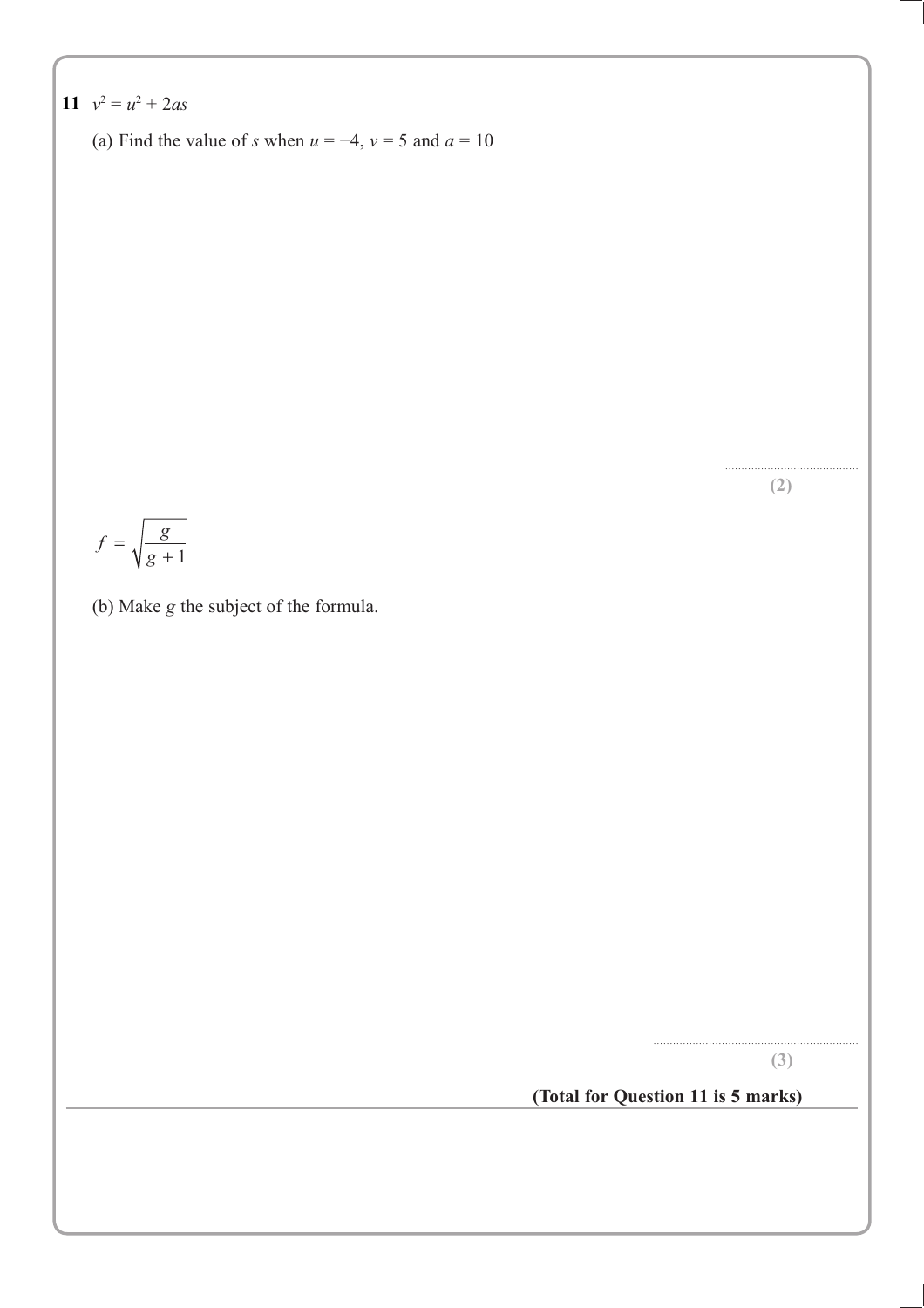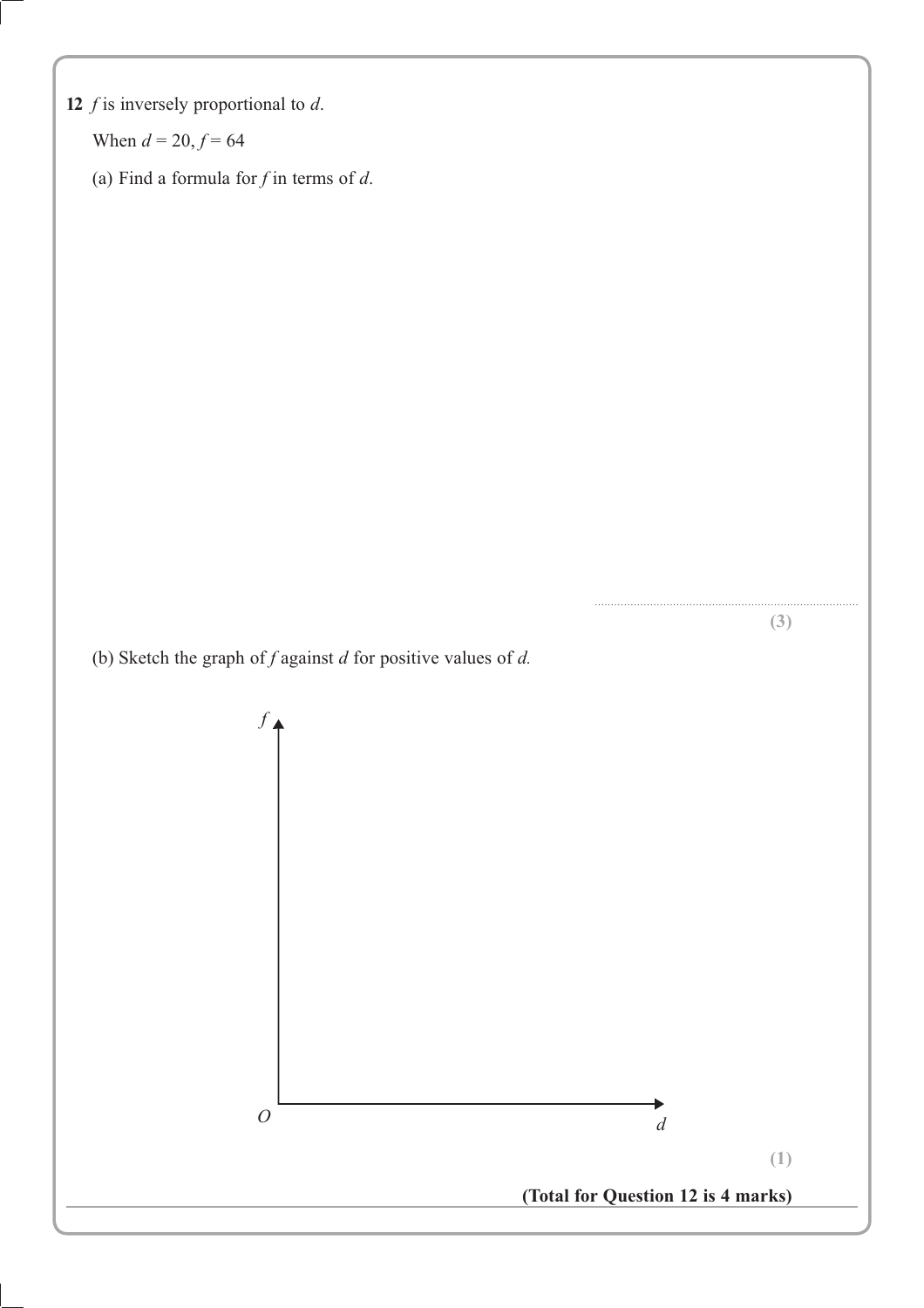13 (a) Simplify 
$$
\sqrt{3}\left(2\sqrt{3} + \frac{1}{\sqrt{3}}\right)
$$
  
\n(b) Rationalise the denominator of  $\frac{15}{5 - \sqrt{7}}$   
\nGive your answer in its simplest form.  
\n(3)  
\n(Total for Question 13 is 5 marks)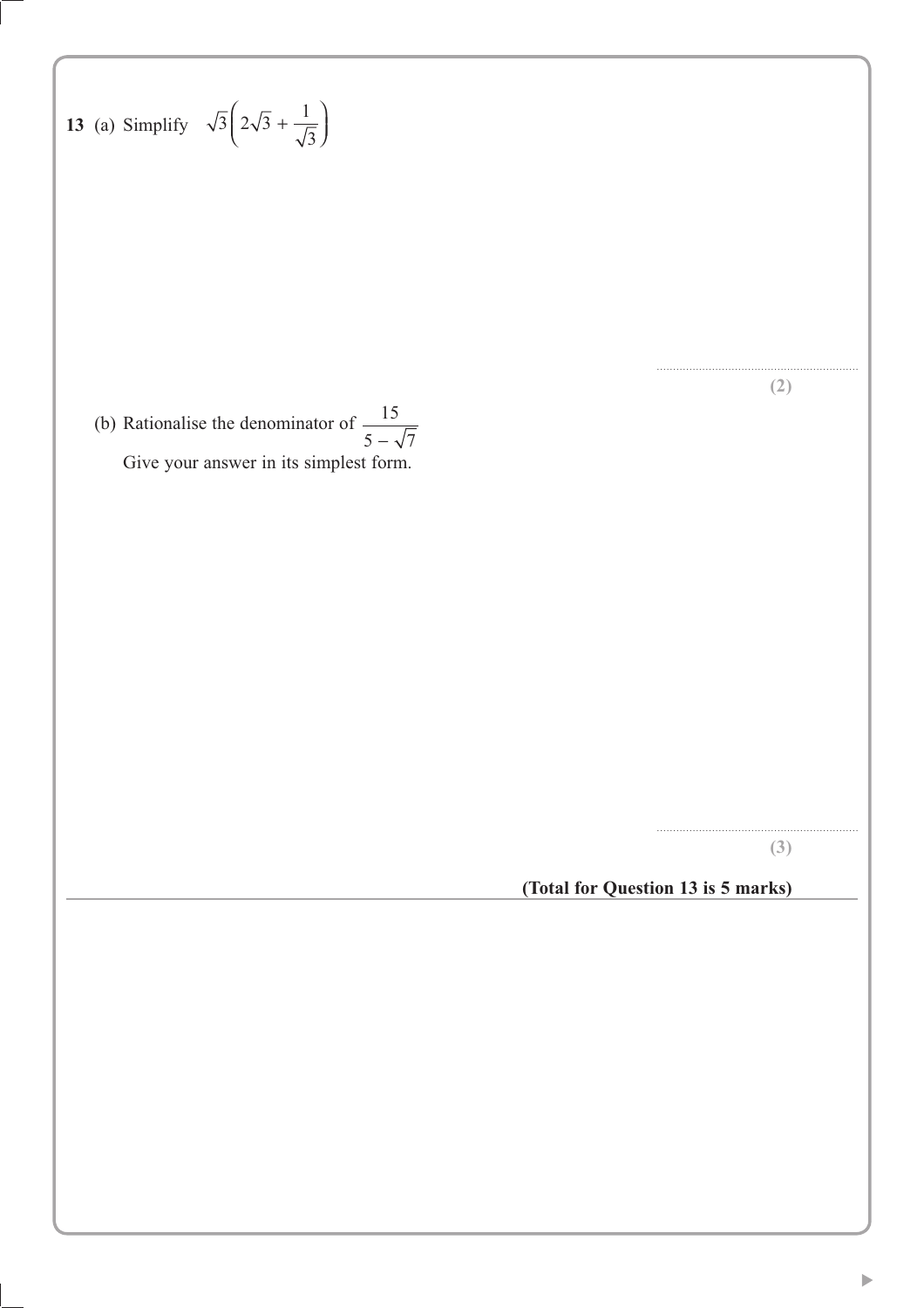14 (a) Simplify fully 
$$
(3e)^n
$$
  
\n(b) Simplify fully  $\left(\frac{64x^6}{25y^3}\right)^{\frac{1}{2}}$  (1)  
\n(c) Write  $\frac{5}{x-3} - \frac{4}{x+3}$  as a single fraction in its simplest form.  
\n(2)  
\n(3)  
\n(Total for Question 14 is 6 marks)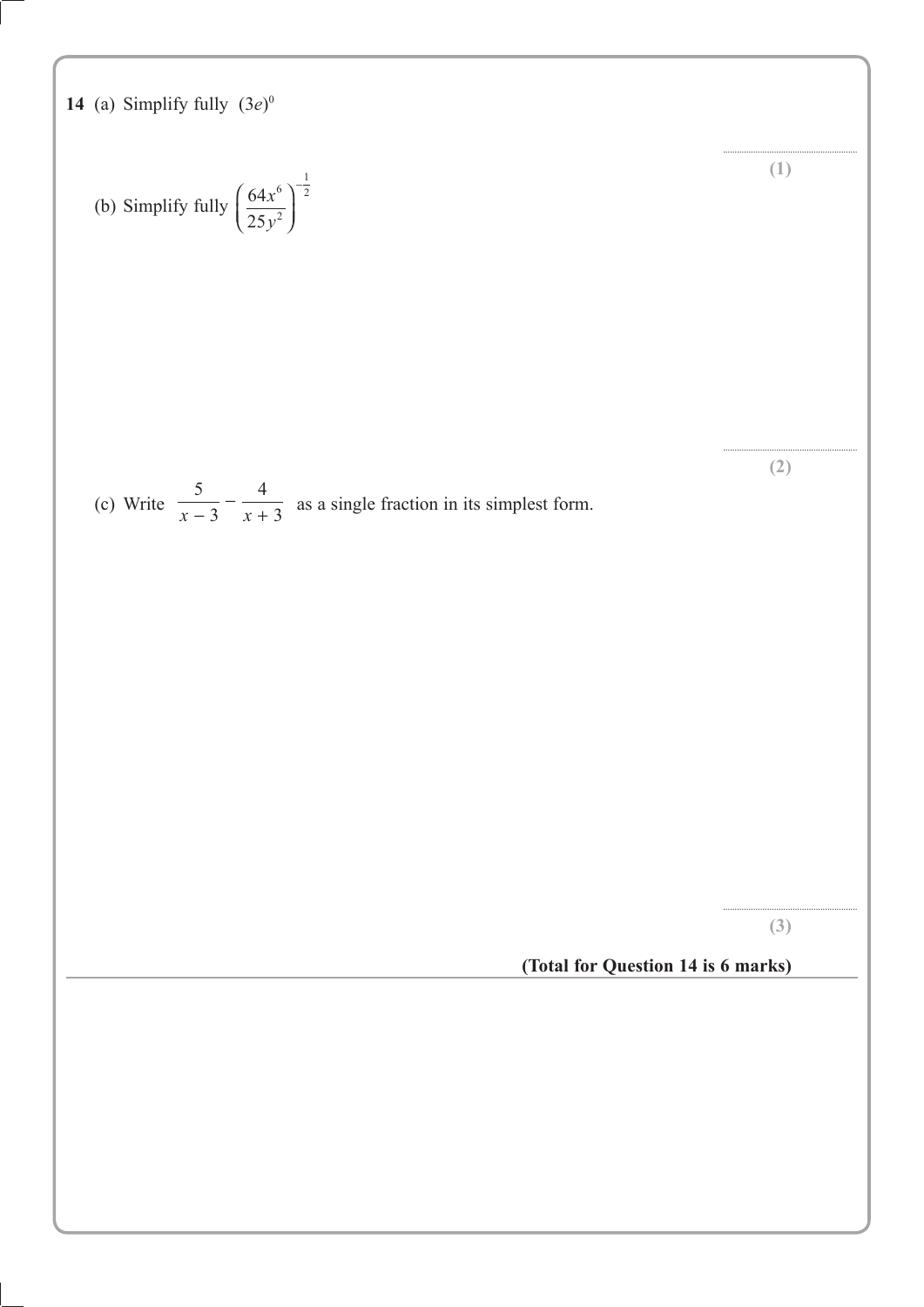

2

(a) Find an equation of the line  $L_2$ Give your answer in the form  $y = mx + c$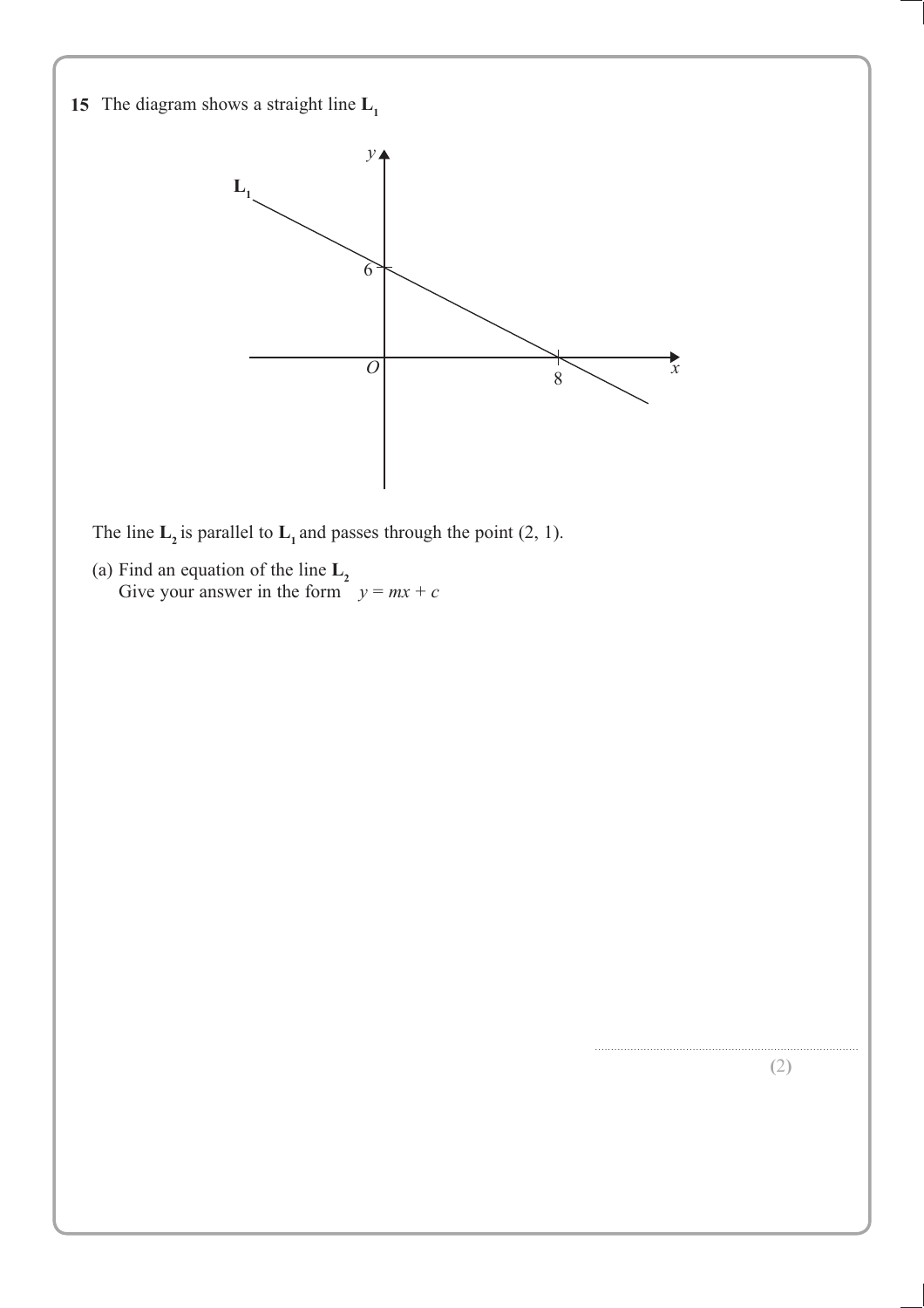The line  $\mathbf{L}_3$  is perpendicular to  $\mathbf{L}_1$  and passes through the point (0, -5).

(b) Find an equation of the line  $\mathbf{L}_3$ <br>Give your answer in the form  $ax + by + c = 0$  where a, b and c are integers.

 $(3)$ 

(Total for Question 15 is 5 marks)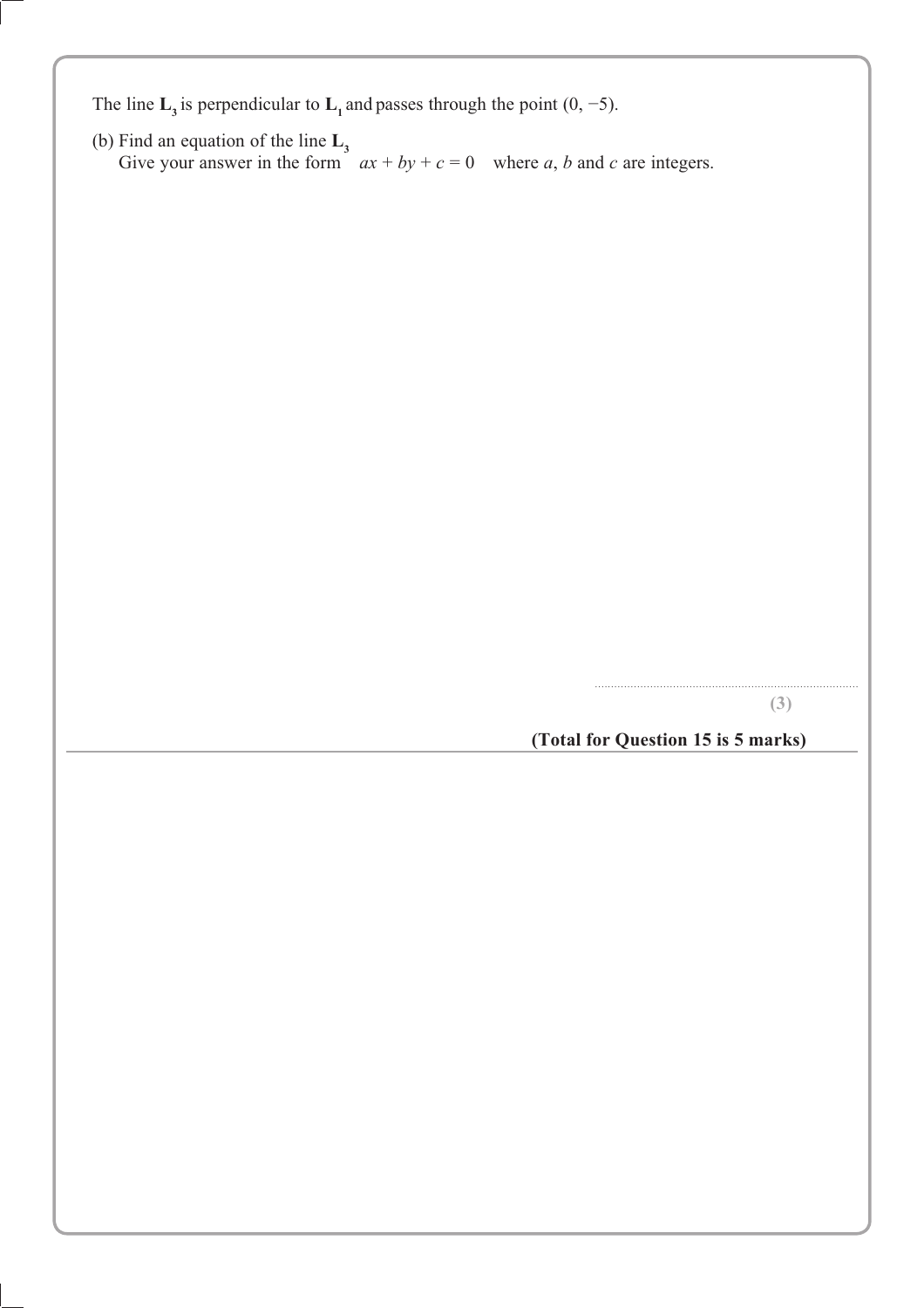

 $cm<sup>2</sup>$ 

**(Total for Question 16 is 5 marks)**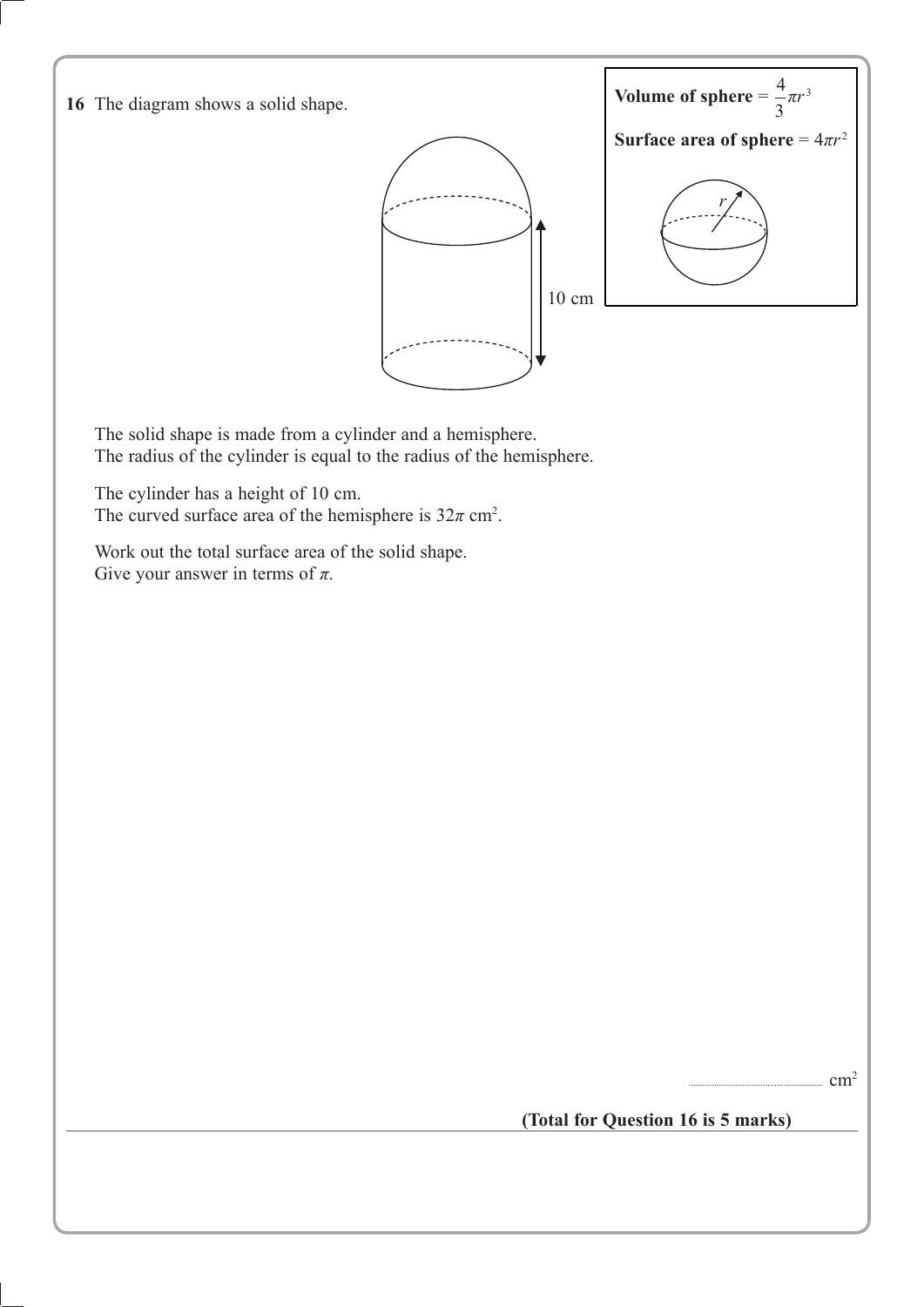**17** There are *n* sweets in a bag. 6 of the sweets are orange. The rest of the sweets are yellow.

Hannah takes at random a sweet from the bag. She eats the sweet.

Hannah then takes at random another sweet from the bag. She eats the sweet.

The probability that Hannah eats two orange sweets is  $\frac{1}{3}$ 

(a) Show that  $n^2 - n - 90 = 0$ 

(b) Solve  $n^2 - n - 90 = 0$  to find the value of *n*.

**(3)**

..........................................................

**(Total for Question 17 is 6 marks)**

**(3)**